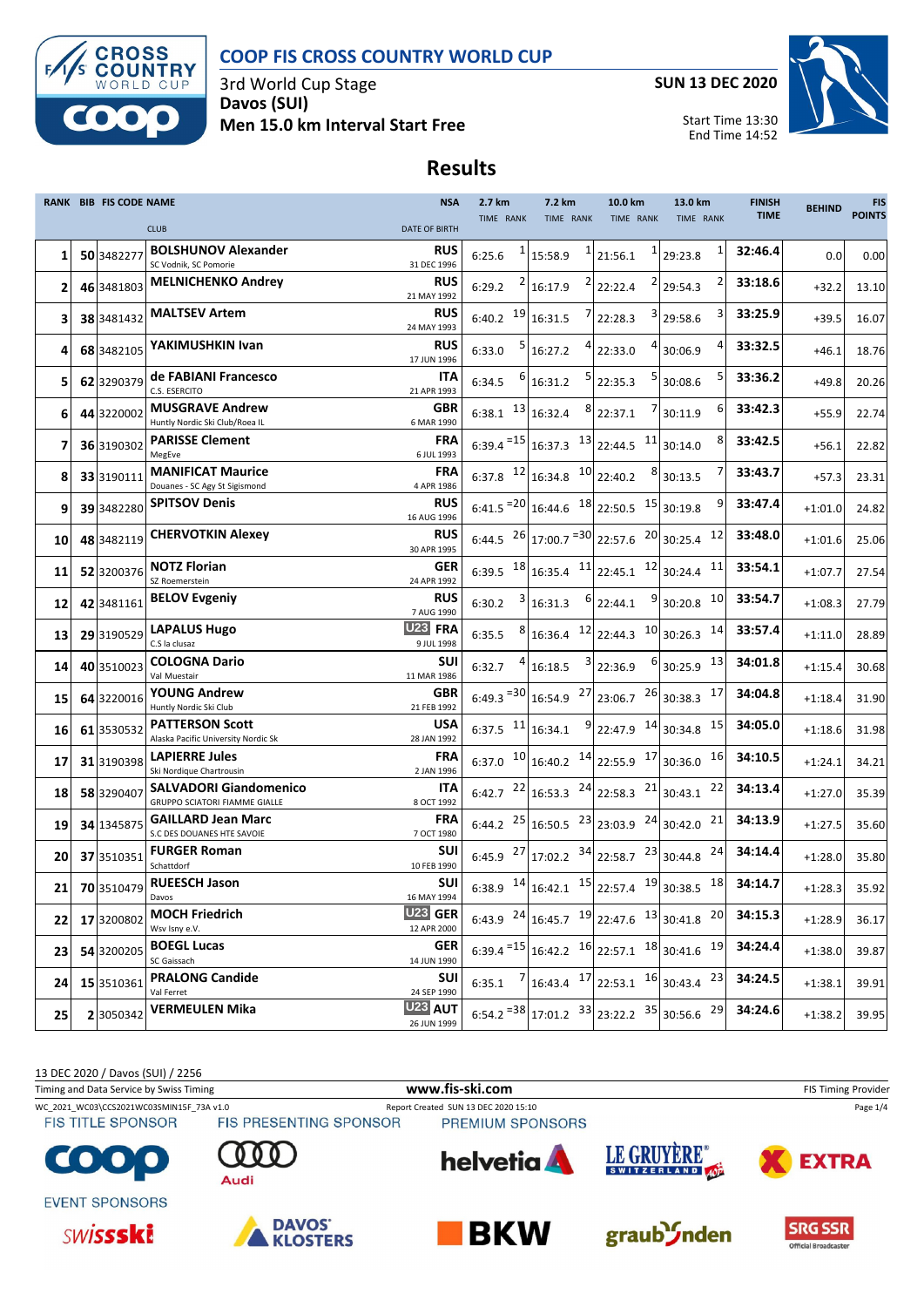

3rd World Cup Stage **Davos (SUI) Men 15.0 km Interval Start Free** **SUN 13 DEC 2020**



Start Time 13:30 End Time 14:52

#### **Results**

|    | RANK BIB FIS CODE NAME |                                                               | <b>NSA</b>                    | 2.7 km    | 7.2 km                                                                                      | 10.0 km   | 13.0 km                                                        | <b>FINISH</b><br><b>TIME</b> | <b>BEHIND</b> | <b>FIS</b><br><b>POINTS</b> |
|----|------------------------|---------------------------------------------------------------|-------------------------------|-----------|---------------------------------------------------------------------------------------------|-----------|----------------------------------------------------------------|------------------------------|---------------|-----------------------------|
|    |                        | <b>CLUB</b>                                                   | <b>DATE OF BIRTH</b>          | TIME RANK | TIME RANK                                                                                   | TIME RANK | TIME RANK                                                      |                              |               |                             |
| 26 | 14 3290712             | <b>GRAZ Davide</b><br>GRUPPO SCIATORI FIAMME GIALLE           | <b>U23 ITA</b><br>5 MAR 2000  |           | 6:39.4 = $15 \big  16:48.9 = 21 \big  23:04.5$ $25 \big  30:55.8$                           |           | 28                                                             | 34:25.4                      | $+1:39.0$     | 40.28                       |
| 27 | 66 3200072             | <b>KATZ Andreas</b><br>SV Baiersbronn                         | GER<br>8 JAN 1988             |           | 6:51.0 $34 16:48.9 = 21 22:58.5$ $22 30:52.5$                                               |           | 25                                                             | 34:25.7                      | $+1:39.3$     | 40.40                       |
| 28 | 28 3020003             | <b>ESTEVE ALTIMIRAS Ireneu</b><br><b>NEC</b>                  | <b>AND</b><br>21 JUN 1996     |           | 6:50.0 $33 16:56.5$ $29 23:13.5$ $31 30:55.6$                                               |           | 27                                                             | 34:26.1                      | $+1:39.7$     | 40.56                       |
| 29 | 26 3290321             | <b>GARDENER Stefano</b><br>C.S. CARABINIERI SEZ. SCI          | <b>ITA</b><br>11 OCT 1990     |           | $6:55.0$ = 42 17:06.2 37 23:12.7 30 30:58.8                                                 |           | 32                                                             | 34:27.8                      | $+1:41.4$     | 41.25                       |
| 30 | 32 3190268             | <b>BACKSCHEIDER Adrien</b><br>Douane - Gerardmer Ski Nordique | <b>FRA</b><br>7 AUG 1992      |           | 6:36.5 $9 16:53.4 \n25 23:10.4 \n28 30:53.1$                                                |           | 26                                                             | 34:31.1                      | $+1:44.7$     | 42.60                       |
| 31 | 56 3200356             | <b>DOBLER Jonas</b><br>SC Traunstein                          | GER<br>4 MAY 1991             |           | $6:49.3$ <sup>=30</sup> 16:53.7 $^{26}$ 23:12.1 $^{29}$ 30:57.3                             |           | 30                                                             | 34:31.9                      | $+1:45.5$     | 42.92                       |
| 32 | 19 3510510             | <b>DANUSER Dajan</b><br>Vaettis                               | <b>SUI</b><br>1 JAN 1996      |           | $6:41.5$ <sup>=20</sup> 16:46.9 <sup>20</sup> 23:07.0 <sup>27</sup> 30:58.2                 |           | 31                                                             | 34:33.7                      | $+1:47.3$     | 43.65                       |
| 33 | <b>51</b> 3530713      | <b>BOLGER Kevin</b><br>Sun Valley Ski Education Fnd           | <b>USA</b><br>11 APR 1993     |           | $6:52.6$ <sup>=36</sup> 17:04.0 $35$ 23:14.9 $32$ 31:11.9                                   |           | 33                                                             | 34:43.9                      | $+1:57.5$     | 47.80                       |
| 34 | 16 3430249             | <b>BURY Dominik</b><br>AZS AWF Katowice                       | <b>POL</b><br>29 NOV 1996     |           | 6:46.5 $^{28}$ 16:55.8 $^{28}$ 23:18.4 $^{33}$ 31:12.1                                      |           | 34                                                             | 34:45.9                      | $+1:59.5$     | 48.62                       |
| 35 | 22 3530882             | <b>SCHUMACHER Gus</b><br>Alaska Winter stars                  | <b>U23 USA</b><br>25 JUL 2000 |           | 6:57.3 $47$ 17:14.6 $39$ 23:34.2 $38$ 31:26.1                                               |           | 36                                                             | 34:54.8                      | $+2:08.4$     | 52.24                       |
| 36 | 12 3510480             | <b>STEINER Cedric</b><br>Davos                                | <b>SUI</b><br>30 JUL 1995     |           | $6:42.8$ $23 \mid 17:01.0$ $32 \mid 23:18.9$ $34 \mid 31:21.9$                              |           | 35                                                             | 34:57.8                      | $+2:11.4$     | 53.46                       |
| 37 | 4 3510417              | <b>KAESER Erwan</b><br>Gardes-Frontiere                       | SUI<br>8 JUN 1992             |           | $6:54.2$ <sup>=38</sup> 17:26.2 $46$ 23:46.2 $45$ 31:40.3                                   |           | 40                                                             | 35:09.9                      | $+2:23.5$     | 58.38                       |
| 38 | 69 3530120             | <b>HAMILTON Simeon</b><br><b>Stratton Mountain School</b>     | <b>USA</b><br>14 MAY 1987     |           | $6:52.6$ <sup>=36</sup> 17:00.7 <sup>=30</sup> 23:27.8 <sup>36</sup> 31:36.5 <sup>=37</sup> |           |                                                                | 35:10.4                      | $+2:24.0$     | 58.58                       |
| 39 | 24 3510534             | <b>KLEE Beda</b><br>Speer Ebnat-Kappel                        | <b>SUI</b><br>16 JUN 1996     |           | 6:49.7 $32 17:12.5$ $38 23:35.6$ $39 31:36.5$ = 37                                          |           |                                                                | 35:11.5                      | $+2:25.1$     | 59.03                       |
| 40 | 60 3481755             | <b>VOKUEV Ermil</b>                                           | <b>RUS</b><br>29 MAR 1992     |           |                                                                                             |           | 6:51.9 $35 17:19.3$ $42 23:42.1$ $41 31:47.6$ $44 $            | 35:17.6                      | $+2:31.2$     | 61.51                       |
| 41 | 11 3490145             | <b>ROJO Imanol</b><br>ALPINO UZTURRE-RFEDI                    | ESP<br>30 NOV 1990            |           | 6:55.7 $45 \mid 17:16.1$ $40 \mid 23:44.3$ $43 \mid 31:38.4$                                |           | 39                                                             | 35:18.8                      | $+2:32.4$     | 62.00                       |
| 42 | 27 3150570             | <b>NOVAK Michal</b><br>Dukla Liberec                          | <b>CZE</b><br>26 OCT 1996     |           | 6:48.0 $^{29}$ 17:05.3 $^{36}$ 23:32.6 $^{37}$ 31:44.2                                      |           | 42                                                             | 35:20.3                      | $+2:33.9$     | 62.61                       |
| 43 | 25 3290600             | <b>DAPRA Simone</b><br>G.S. FIAMME ORO MOENA                  | ITA<br>19 JUN 1997            |           | 6:54.6 $^{40}$ 17:26.0 $^{45}$ 23:41.8 $^{40}$ 31:44.7                                      |           | 43                                                             | 35:22.4                      | $+2:36.0$     | 63.47                       |
| 44 | 18 3530711             | <b>MARTIN Adam</b><br>Craftsbury Nordic Ski Club              | <b>USA</b><br>26 OCT 1994     |           | 6:58.1 $48 \mid 17:19.8$ $43 \mid 23:45.8$ $44 \mid 31:43.7$                                |           | 41                                                             | 35:23.8                      | $+2:37.4$     | 64.04                       |
| 45 | 73460021               | <b>HOGIU Petrica</b><br>CSM Bistrita                          | <b>ROU</b><br>16 JUN 1991     |           |                                                                                             |           | 7:02.8 $56 17:31.5$ = $51 24:02.2$ $50 31:57.9$ $45 $          | 35:35.4                      | $+2:49.0$     | 68.76                       |
| 46 | 1 3150519              | <b>FELLNER Adam</b><br>Fenix Ski team jesenik                 | CZE<br>10 AUG 1993            |           |                                                                                             |           | 7:10.9 $^{64}$ 17:31.8 $^{53}$ 23:52.8 $^{46}$ 32:00.5 $^{47}$ | 35:35.5                      | $+2:49.1$     | 68.80                       |
| 47 | 23 3460018             | <b>PEPENE Paul Constantin</b><br>CS Dinamo Bucuresti          | <b>ROU</b><br>21 MAY 1988     |           | 7:11.7 $\left.65\right $ 17:42.4 $\left.56\right $ 24:05.7 $\left.51\right $ 31:59.2        |           | 46                                                             | 35:37.2                      | $+2:50.8$     | 69.49                       |
| 48 | 6 3550147              | <b>VIGANTS Raimo</b><br>Madona                                | <b>U23 LAT</b><br>25 FEB 1999 |           |                                                                                             |           | 7:01.3 $51$ 17:28.2 $49$ 23:59.4 $49$ 32:04.6 $50$             | 35:41.4                      | $+2:55.0$     | 71.20                       |
| 49 | 20 3530814             | <b>TORCHIA lan</b><br><b>Stratton Mountain School</b>         | <b>USA</b><br>8 MAR 1996      |           |                                                                                             |           | 6:59.6 $50 17:22.6$ $44 23:54.5$ $47 32:04.3$ $49 $            | 35:45.4                      | $+2:59.0$     | 72.82                       |
| 50 | 53200241               | <b>BING Thomas</b><br>Rhoener WSV Dermbach                    | <b>GER</b><br>3 APR 1990      |           |                                                                                             |           | 6:54.8 $41$ 17:17.1 $41$ 23:43.3 $42$ 32:03.4 $48$             | 35:48.0                      | $+3:01.6$     | 73.88                       |

13 DEC 2020 / Davos (SUI) / 2256 Timing and Data Service by Swiss Timing **WWW.fis-Ski.com www.fis-ski.com** FIS Timing Provider WC\_2021\_WC03\CCS2021WC03SMIN15F\_73A v1.0 Report Created SUN 13 DEC 2020 15:10 Page 2/4<br>FIS TITLE SPONSOR FIS PRESENTING SPONSOR PREMIUM SPONSORS **FIS TITLE SPONSOR** PREMIUM SPONSORS LE GRUYÈRE® helvetia A **COR EXTRA** SWITZERLAND 40 Audi **EVENT SPONSORS DAVOS** graub<sup>3</sup>/nden **SWISSSKi BKW SRG SSR KLOSTERS** .<br>Official Broadcaster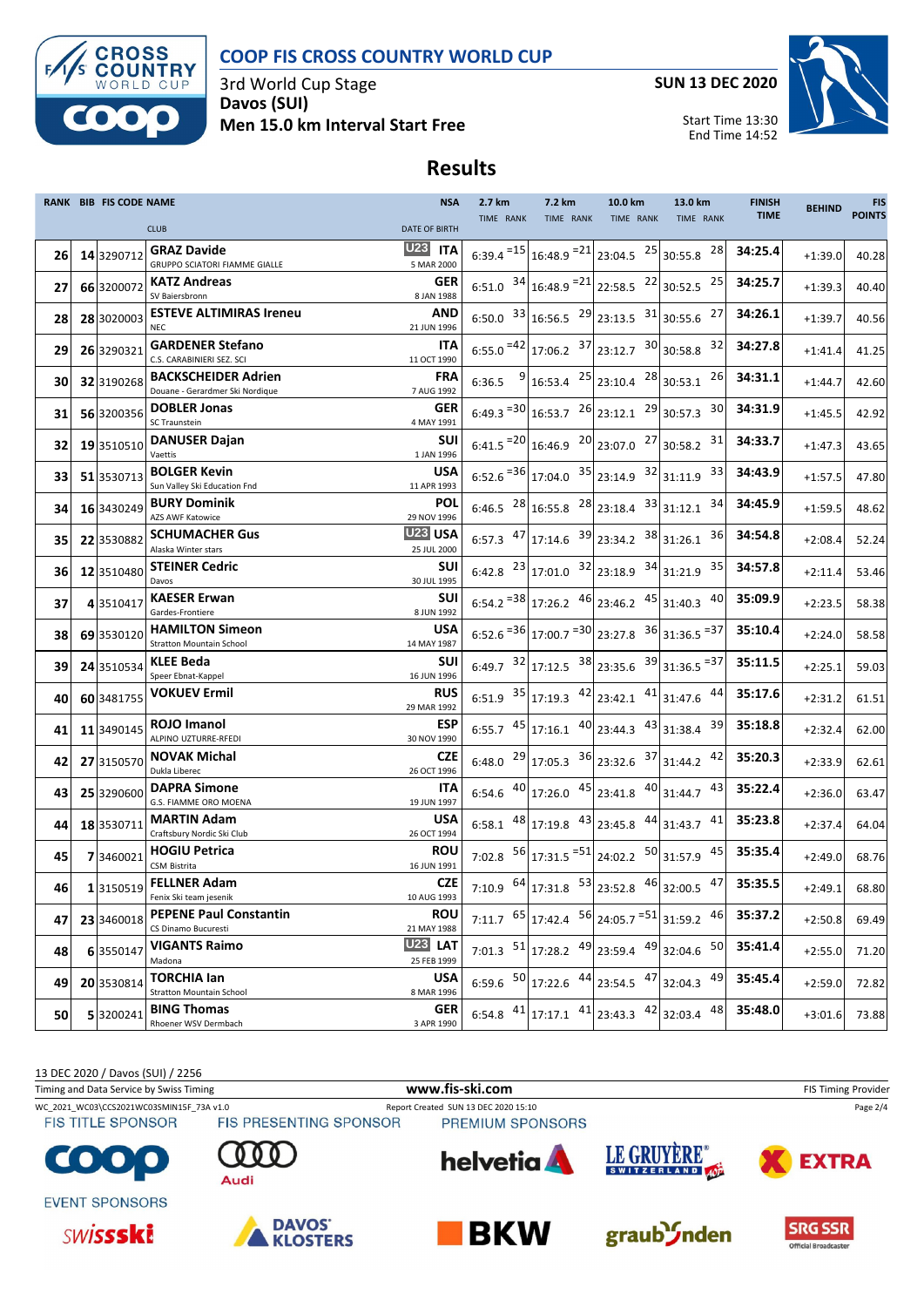

3rd World Cup Stage **Davos (SUI) Men 15.0 km Interval Start Free** **SUN 13 DEC 2020**



Start Time 13:30 End Time 14:52

# **Results**

|      | <b>RANK BIB FIS CODE NAME</b> |                                                                          | <b>NSA</b>                                  | 2.7 km      | 7.2 km                                                                                                                                                       | 10.0 km   | 13.0 km                                                        | <b>FINISH</b> | <b>BEHIND</b>  | <b>FIS</b><br><b>POINTS</b> |
|------|-------------------------------|--------------------------------------------------------------------------|---------------------------------------------|-------------|--------------------------------------------------------------------------------------------------------------------------------------------------------------|-----------|----------------------------------------------------------------|---------------|----------------|-----------------------------|
|      |                               | <b>CLUB</b>                                                              | <b>DATE OF BIRTH</b>                        | TIME RANK   | TIME RANK                                                                                                                                                    | TIME RANK | TIME RANK                                                      | <b>TIME</b>   |                |                             |
| 51   | 21 3510366                    | <b>SCHNIDER Ueli</b><br>Gardes-Frontiere                                 | <b>SUI</b><br>29 MAR 1990                   |             | 7:01.7 $52 17:43.0$ $57 24:05.7$ $=51 32:16.7$                                                                                                               |           | 52                                                             | 35:48.4       | $+3:02.0$      | 74.04                       |
| 52   | 13 3050276                    | <b>FLASCHBERGER Bernhard</b><br>Tsu St. veit                             | AUT<br>6 JUL 1996                           |             | 6:58.8 $^{49}$ 17:26.5 $^{47}$ 23:57.1 $^{48}$ 32:13.4                                                                                                       |           | 51                                                             | 35:49.6       | $+3:03.2$      | 74.53                       |
| 53   | 83700081                      | <b>KORISTEK Jan</b><br>Ski Team Jase Latky                               | <b>SVK</b><br>11 JUL 1996                   |             | 7:07.0 $^{58}$ 17:47.2 $^{58}$ 24:17.2 $^{58}$ 32:22.5                                                                                                       |           | 55                                                             | 35:57.3       | $+3:10.9$      | 77.66                       |
| 54   | 93150509                      | <b>KNOP Petr</b><br>Dukla Liberec                                        | <b>CZE</b><br>12 MAY 1994                   |             | $6:55.1$ $44$ 17:31.5 $=$ 51 24:10.2 55 32:21.2                                                                                                              |           | 53                                                             | 35:58.5       | $+3:12.1$      | 78.15                       |
| 55   | 3 3390240                     | <b>HIMMA Martin</b>                                                      | U23 EST<br>30 AUG 1999                      |             | 7:02.1 $\begin{bmatrix} 54 \\ 17 \\ 26.7 \end{bmatrix}$ $\begin{bmatrix} 48 \\ 24 \\ 07.4 \end{bmatrix}$ $\begin{bmatrix} 53 \\ 32 \\ 22.0 \end{bmatrix}$    |           | 54                                                             | 36:01.3       | $+3:14.9$      | 79.29                       |
| 56   | 65 3430276                    | Karupesa Team<br><b>HARATYK Mateusz</b>                                  | U <sub>23</sub> POL                         |             | $6:55.0$ <sup>=42</sup> 17:31.2 $50$ 24:09.7 $54$ 32:30.1                                                                                                    |           | 56                                                             | 36:15.2       | $+3:28.8$      | 84.95                       |
| 57   | 63 3150635                    | Nks Trojwies beskidzka<br><b>KALIVODA Tomas</b>                          | 27 MAY 1998<br><b>U23 CZE</b>               |             | 7:12.4 $^{66}$ 17:32.6 $^{54}$ 24:14.7 $^{56}$ 32:38.4                                                                                                       |           | 57                                                             | 36:17.2       | $+3:30.8$      | 85.76                       |
| 58   | 43 3220033                    | Fischer Ski klub sumava vimperk<br><b>CLUGNET James</b>                  | 6 APR 1998<br><b>GBR</b>                    |             | 7:08.9 $^{61}$ 17:53.6 $^{62}$ 24:31.7 $^{62}$ 32:55.8                                                                                                       |           | 59                                                             | 36:17.8       | $+3:31.4$      | 86.00                       |
| 59   | 49 3550114                    | <b>BIKSE Indulis</b>                                                     | 4 DEC 1996<br>LAT                           |             | 6:57.1 $^{46}$ 17:34.7 $^{55}$ 24:15.0 $^{57}$ 32:41.3                                                                                                       |           | 58                                                             | 36:19.2       | $+3:32.8$      | 86.57                       |
| 60   | 67 3460040                    | <b>IB SKI TEAM</b><br><b>POPA Raul Mihai</b>                             | 15 SEP 1995<br><b>ROU</b>                   |             | 7:21.4 $^{70}$ 17:51.6 $^{60}$ 24:28.0 $^{61}$ 32:56.9                                                                                                       |           | 60                                                             | 36:36.4       | $+3:50.0$      | 93.57                       |
| 61   | 53 3560145                    | CS Dinamo Bucuresti-Centrul Sportiv<br><b>CRV Vili</b>                   | 9 NOV 1997<br><b>U23 SLO</b>                |             | 7:02.3 $55 17:52.0$ $61 24:21.0$ $60 33:03.2$                                                                                                                |           | 62                                                             | 36:41.3       | $+3:54.9$      | 95.57                       |
| 62   | 10 3510619                    | ND RATECE - PLANICA<br><b>FAEHNDRICH Cyril</b>                           | 19 FEB 1999<br><b>U23</b> SUI               |             | 7:04.9 $\begin{array}{ c c c c c c c c } \hline 7:04.9 & \hline 57 & 17:57.5 & \hline 65 & 24:36.5 & \hline \end{array}$ 33:02.5                             |           | 61                                                             | 36:45.2       | $+3:58.8$      | 97.15                       |
| 63   | 57 3430233                    | Horw<br><b>BURY Kamil</b>                                                | 27 SEP 1999<br><b>POL</b>                   |             | 7:01.8 $\begin{array}{ c c c c c c c c } \hline 7:01.8 & \end{array}$ 53 17:54.8 $\begin{array}{ c c c c c c } \hline 63 & 24:20.5 & \end{array}$ 59 33:07.1 |           | 63                                                             | 36:47.2       | $+4:00.8$      | 97.97                       |
| 64   | 55 3510615                    | <b>AZS AWF Katowice</b><br><b>NAEPFLIN Avelino</b>                       | 23 JUL 1995<br>$U23$ SUI                    |             | 7:14.0 $\begin{bmatrix} 67 \\ 17.51.0 \end{bmatrix}$ $\begin{bmatrix} 59 \\ 24.41.3 \end{bmatrix}$ $\begin{bmatrix} 64 \\ 33.22.6 \end{bmatrix}$             |           | 64                                                             | 37:06.2       | $+4:19.8$      | 105.70                      |
| 65   | 76 3430305                    | Beckenried-Klewenalp<br><b>DAMIAN Dawid</b>                              | 3 JAN 2000<br>U23 POL                       |             | 7:15.3 $^{68}$ 18:11.9 $^{67}$ 24:50.3 $^{65}$ 33:33.5                                                                                                       |           | 65                                                             | 37:18.7       | $+4:32.3$      | 110.78                      |
| 66   | 71 3040101                    | AZS AWF Katowice<br><b>BELLINGHAM Phillip</b>                            | 14 JAN 2000<br><b>AUS</b>                   |             | 7:07.4 $\begin{array}{ c} 59 \end{array}$ 18:02.8 $\begin{array}{ c} 66 \end{array}$ 24:52.6                                                                 |           | 66 33:46.3<br>67                                               | 37:30.7       | $+4:44.3$      | 115.66                      |
| 67   | 41 3430264                    | Birkebeiner Nordic Ski Club<br><b>ANTOLEC Kacper</b><br>AZS AWF Katowice | 24 FEB 1991<br><b>POL</b><br>1 MAR 1996     |             | 7:08.5 $^{60}$ 17:57.3 $^{64}$ 24:56.4 $^{67}$ 33:44.1                                                                                                       |           | 66                                                             | 37:31.9       | $+4:45.5$      | 116.15                      |
| 68   | 78 3900005                    | <b>CHANLOUNG Mark</b>                                                    | THA                                         |             | 7:18.6 $^{69}$ 18:30.0 $^{69}$ 25:21.9 $^{69}$ 34:03.3                                                                                                       |           | 68                                                             | 37:51.1       | $+5:04.7$      | 123.96                      |
| 69   | 72 3040125                    | Ski and Snowboard Association of Th<br>de CAMPO Seve                     | 9 FEB 1995<br><b>U23 AUS</b><br>15 JUL 1998 |             | 7:09.5 $^{-62}$ 18:14.6 $^{68}$ 25:13.1 $^{68}$ 34:21.8                                                                                                      |           | 69                                                             | 38:07.6       | $+5:21.2$      | 130.68                      |
| 70 I | 45 3090089                    | <b>DEYANOV Simeon</b><br>SK Uzana 2007                                   | <b>BUL</b><br>20 DEC 1994                   |             | 7:09.5 $^{-62}$ 18:32.3 $^{70}$ 25:26.3 $^{70}$ 34:38.4                                                                                                      |           | 70                                                             | 38:18.1       | +5:31.7 134.95 |                             |
| 71   |                               | 77 3040108 POLLOCK Mark                                                  | AUS<br>24 MAR 1992                          |             |                                                                                                                                                              |           | 7:39.9 $^{73}$ 19:11.9 $^{72}$ 26:14.3 $^{72}$ 35:26.7 $^{72}$ | 39:17.4       |                | +6:31.0 159.07              |
| 72   | 47 3230106                    | Wangaratta Ski Club<br><b>TSOUREKAS Nikolaos</b><br>EOS Metsovou         | <b>U23 GRE</b><br>10 FEB 1999               |             | 7:29.2 $71$ 19:03.7 $71$ 26:20.7 $73$ 35:22.8                                                                                                                |           | 71                                                             | 39:22.8       | +6:36.4 161.27 |                             |
| 73   | 74 3780033                    | <b>STROLIA Tautvydas</b><br>Sekmes trasa                                 | LTU<br>31 MAR 1995                          |             | 7:32.9 $^{72}$ 19:12.7 $^{73}$ 26:10.9 $^{71}$ 35:32.3 $^{73}$                                                                                               |           |                                                                | 39:32.1       |                | $+6:45.7$ 165.05            |
| 74   | 75 3090136                    | <b>PESHKOV Daniel</b><br>SK Panichishte 2009                             | <b>U23 BUL</b><br>23 DEC 2002               | $8:07.2$ 74 | 19:48.8 74 26:56.6 74 35:56.6 74                                                                                                                             |           |                                                                | 39:46.7       |                | +7:00.3 170.99              |
| 75   | 59 3310059                    | <b>MILOSAVLIEVIC Milos</b><br>Zvezda                                     | <b>SRB</b><br>2 FEB 1995                    |             | 8:30.3 $^{77}$ 21:02.1 $^{76}$ 28:40.5 $^{75}$ 38:29.4 $^{75}$                                                                                               |           |                                                                | 42:28.0       | +9:41.6 236.62 |                             |

13 DEC 2020 / Davos (SUI) / 2256 Timing and Data Service by Swiss Timing **WWW.fis-Ski.com www.fis-ski.com** FIS Timing Provider WC\_2021\_WC03\CCS2021WC03SMIN15F\_73A v1.0 Report Created SUN 13 DEC 2020 15:10 Page 3/4<br>FIS TITLE SPONSOR FIS PRESENTING SPONSOR PREMIUM SPONSORS **FIS TITLE SPONSOR** PREMIUM SPONSORS LE GRUYÈRE® **helvetia** CO) **EXTRA** SWITZERLAND 40 Audi **EVENT SPONSORS DAVOS SWISSSKi BKW** graub *Inden* **SRG SSR KLOSTERS** .<br>Official Broadcaster